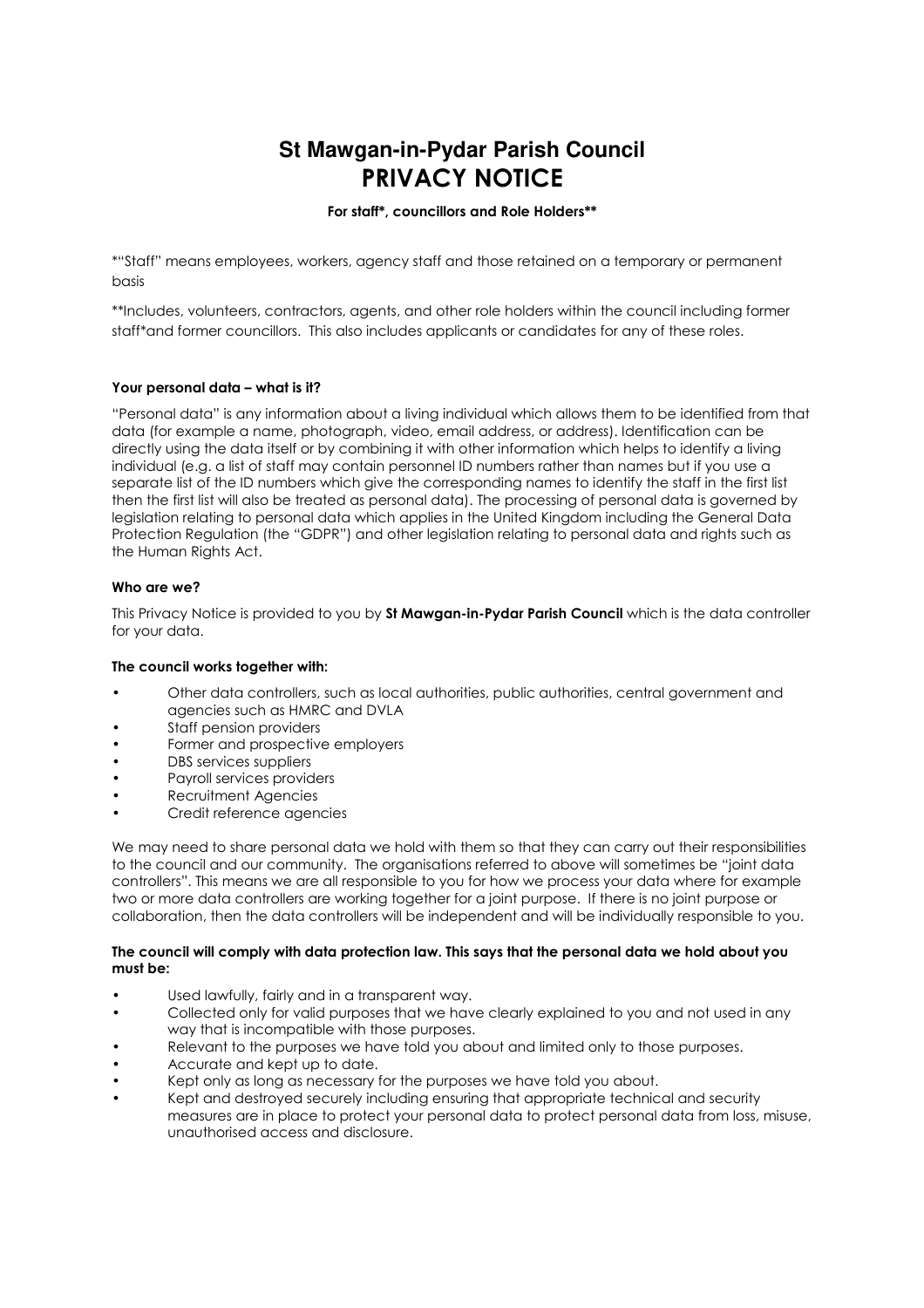# **What data do we process?**

- Names, titles, and aliases, photographs.
- Start date / leaving date
- Contact details such as telephone numbers, addresses, and email addresses.
- Where they are relevant to our legal obligations, or where you provide them to us, we may process information such as gender, age, date of birth, marital status, nationality, education/work history, academic/professional qualifications, employment details, hobbies, family composition, and dependants.
- Non-financial identifiers such as passport numbers, driving licence numbers, vehicle registration numbers, taxpayer identification numbers, staff identification numbers, tax reference codes, and national insurance numbers.
- Financial identifiers such as bank account numbers, payment card numbers,
- payment/transaction identifiers, policy numbers, and claim numbers.
- Financial information such as National Insurance number, pay and pay records, tax code, tax and benefits contributions, expenses claimed.
- Other operational personal data created, obtained, or otherwise processed in the course of carrying out our activities, including but not limited to, CCTV footage, recordings of telephone conversations, IP addresses and website visit histories, logs of visitors, and logs of accidents, injuries and insurance claims.
- Next of kin and emergency contact information
- Recruitment information (including copies of right to work documentation, references and other information included in a CV or cover letter or as part of the application process and referral source (e.g. agency, staff referral))
- Location of employment or workplace.
- Other staff data (not covered above) including; level, performance management information, languages and proficiency; licences/certificates, immigration status; employment status; information for disciplinary and grievance proceedings; and personal biographies.
- Information about your use of our information and communications systems.

# **We use your personal data for some or all of the following purposes: -**

Please note: We need all the categories of personal data in the list above primarily to allow us to perform our contract with you and to enable us to comply with legal obligations.

- Making a decision about your recruitment or appointment.
- Determining the terms on which you work for us.
- Checking you are legally entitled to work in the UK.
- Paying you and, if you are an employee, deducting tax and National Insurance contributions.
- Providing any contractual benefits to you
- Liaising with your pension provider.
- Administering the contract, we have entered into with you.
- Management and planning, including accounting and auditing.
- Conducting performance reviews, managing performance and determining performance requirements.
- Making decisions about salary reviews and compensation.
- Assessing qualifications for a particular job or task, including decisions about promotions.
- Conducting grievance or disciplinary proceedings.
- Making decisions about your continued employment or engagement.
- Making arrangements for the termination of our working relationship.
- Education, training and development requirements.
- Dealing with legal disputes involving you, including accidents at work.
- Ascertaining your fitness to work.
- Managing sickness absence.
- Complying with health and safety obligations.
- To prevent fraud.
- To monitor your use of our information and communication systems to ensure compliance with our IT policies.
- To ensure network and information security, including preventing unauthorised access to our computer and electronic communications systems and preventing malicious software distribution.
- To conduct data analytics studies to review and better understand employee retention and attrition rates.
- Equal opportunities monitoring.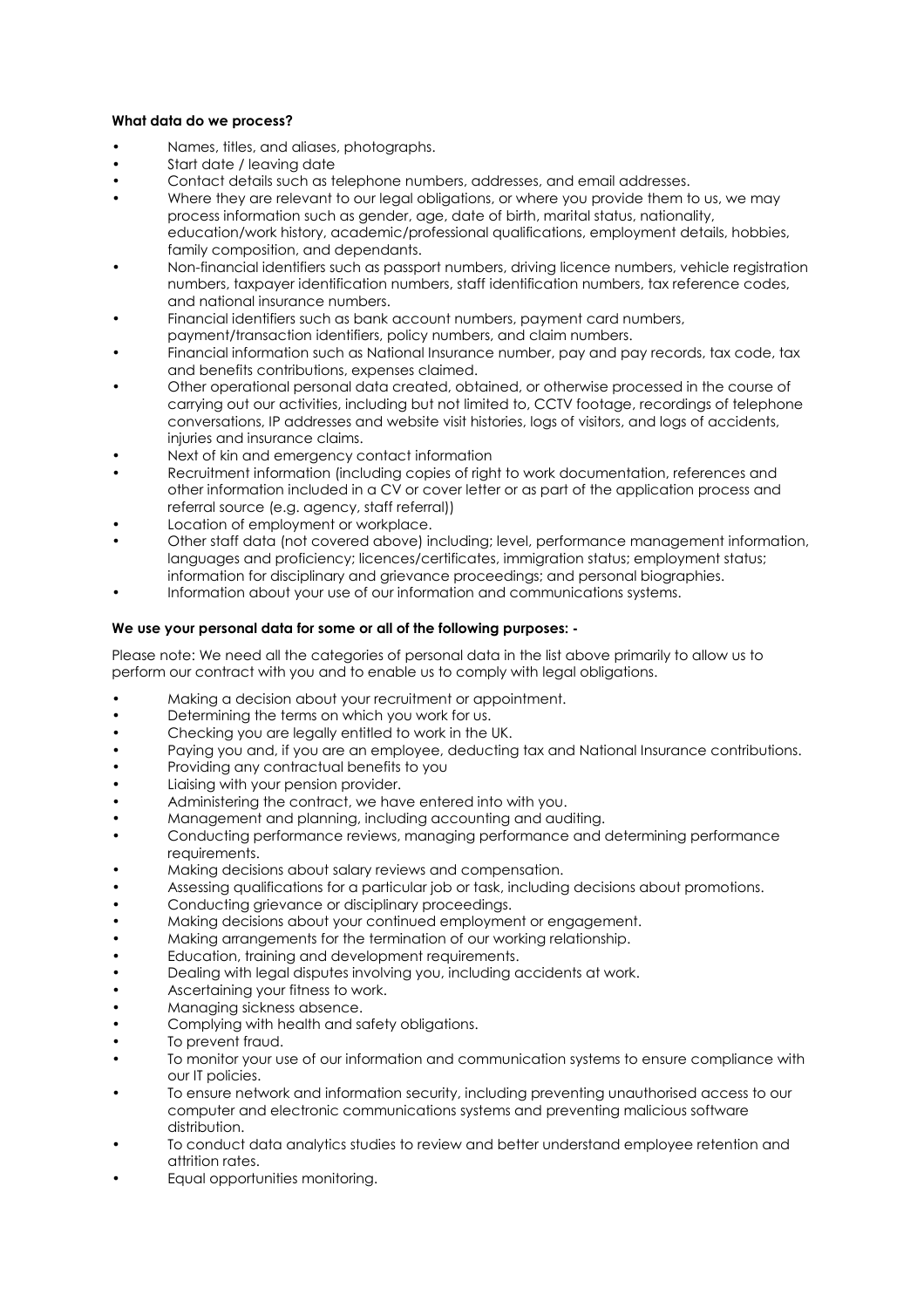- To undertake activity consistent with our statutory functions and powers including any delegated functions.
- To maintain our own accounts and records:
- To seek your views or comments;
- To process a job application;
- To administer councillors' interests
- To provide a reference.

Some of the above grounds for processing will overlap and there may be several grounds which justify our use of your personal data.

We will only use your personal data when the law allows us to. Most commonly, we will use your personal data in the following circumstances:

- Where we need to perform the contract, we have entered into with you.
- Where we need to comply with a legal obligation.

We may also use your personal data in the following situations, which are likely to be rare:

- Where we need to protect your interests (or someone else's interests).
- Where it is needed in the public interest for for official purposes.

## **How we use sensitive personal data**

- We may process sensitive personal data relating to staff, councillors and role holders including, as appropriate:
	- information about your physical or mental health or condition in order to monitor sick leave and take decisions on your fitness for work;
	- your racial or ethnic origin or religious or similar information in order to monitor compliance with equal opportunities legislation;
	- in order to comply with legal requirements and obligations to third parties.
- These types of data are described in the GDPR as "Special categories of data" and require higher levels of protection. We need to have further justification for collecting, storing and using this type of personal data.
- We may process special categories of personal data in the following circumstances:
	- In limited circumstances, with your explicit written consent.
	- Where we need to carry out our legal obligations.
	- Where it is needed in the public interest, such as for equal opportunities monitoring or in relation to our pension scheme.
	- Where it is needed to assess your working capacity on health grounds, subject to appropriate confidentiality safeguards.
- Less commonly, we may process this type of personal data where it is needed in relation to legal claims or where it is needed to protect your interests (or someone else's interests) and you are not capable of giving your consent, or where you have already made the information public.

## **Do we need your consent to process your sensitive personal data?**

- We do not need your consent if we use your sensitive personal data in accordance with our rights and obligations in the field of employment and social security law.
- In limited circumstances, we may approach you for your written consent to allow us to process certain sensitive personal data. If we do so, we will provide you with full details of the personal data that we would like and the reason we need it, so that you can carefully consider whether you wish to consent.
- You should be aware that it is not a condition of your contract with us that you agree to any request for consent from us.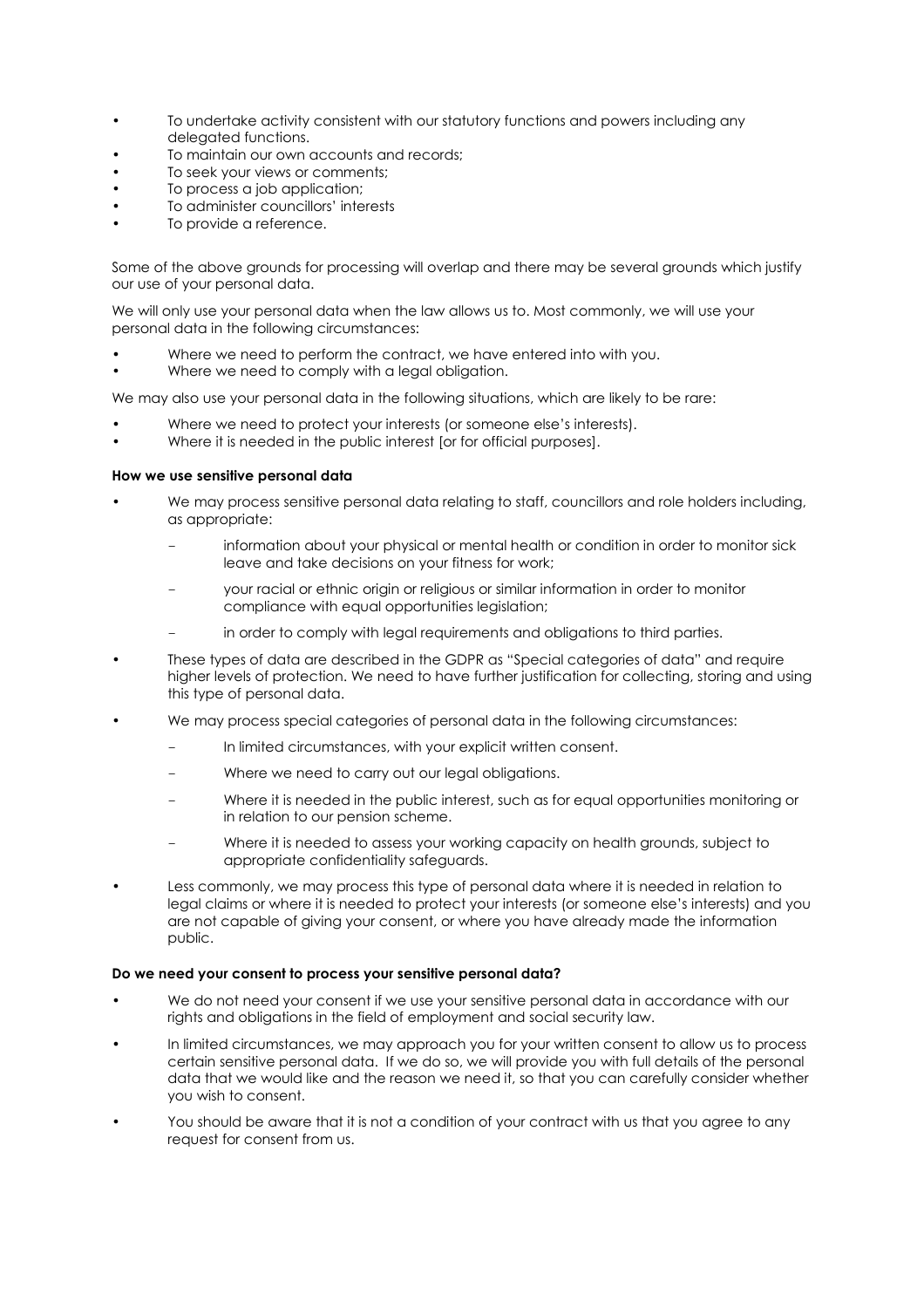# **Information about criminal convictions**

- We may only use personal data relating to criminal convictions where the law allows us to do so. This will usually be where such processing is necessary to carry out our obligations and provided we do so in line with our data protection policy.
- Less commonly, we may use personal data relating to criminal convictions where it is necessary in relation to legal claims, where it is necessary to protect your interests (or someone else's interests) and you are not capable of giving your consent, or where you have already made the information public.

## **What is the legal basis for processing your personal data?**

Some of our processing is necessary for compliance with a legal obligation.

We may also process data if it is necessary for the performance of a contract with you, or to take steps to enter into a contract.

We will also process your data in order to assist you in fulfilling your role in the council including administrative support or if processing is necessary for compliance with a legal obligation.

## **Sharing your personal data**

Your personal data will only be shared with third parties including other data controllers where it is necessary for the performance of the data controllers' tasks or where you first give us your prior consent. It is likely that we will need to share your data with:

- Our agents, suppliers and contractors. For example, we may ask a commercial provider to manage our HR/ payroll functions, or to maintain our database software;
- Other persons or organisations operating within local community.
- Other data controllers, such as local authorities, public authorities, central government and agencies such as HMRC and DVLA
- Staff pension providers
- Former and prospective employers
- DBS services suppliers
- Payroll services providers
- Recruitment Agencies
- Credit reference agencies
- Professional advisors
- Trade unions or employee representatives

#### **How long do we keep your personal data?**

We will keep some records permanently if we are legally required to do so. We may keep some other records for an extended period of time. For example, it is currently best practice to keep financial records for a minimum period of 8 years to support HMRC audits or provide tax information. We may have legal obligations to retain some data in connection with our statutory obligations as a public authority. The council is permitted to retain data in order to defend or pursue claims. In some cases, the law imposes a time limit for such claims (for example 3 years for personal injury claims or 6 years for contract claims). We will retain some personal data for this purpose as long as we believe it is necessary to be able to defend or pursue a claim. In general, we will endeavour to keep data only for as long as we need it. This means that we will delete it when it is no longer needed.

#### **Your responsibilities**

It is important that the personal data we hold about you is accurate and current. Please keep us informed if your personal data changes during your working relationship with us.

#### **Your rights in connection with personal data**

You have the following rights with respect to your personal data: -

When exercising any of the rights listed below, in order to process your request, we may need to verify your identity for your security. In such cases we will need you to respond with proof of your identity before you can exercise these rights.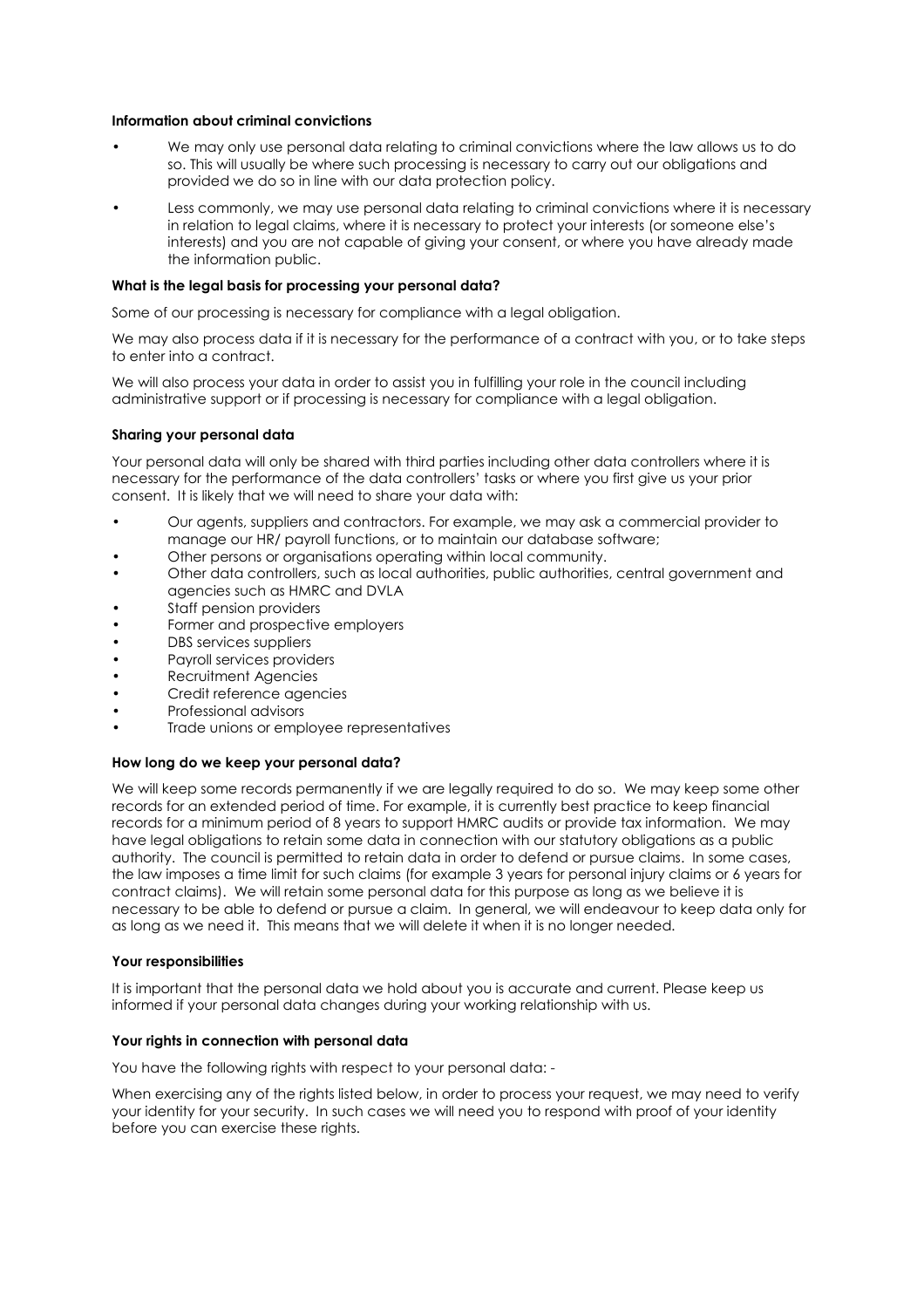# *1. The right to access personal data we hold on you*

- At any point you can contact us to request the personal data we hold on you as well as why we have that personal data, who has access to the personal data and where we obtained the personal data from. Once we have received your request we will respond within one month.
- There are no fees or charges for the first request but additional requests for the same personal data or requests which are manifestly unfounded or excessive may be subject to an administrative fee.

## *2. The right to correct and update the personal data we hold on you*

If the data we hold on you is out of date, incomplete or incorrect, you can inform us and your data will be updated.

# *3. The right to have your personal data erased*

- If you feel that we should no longer be using your personal data or that we are unlawfully using your personal data, you can request that we erase the personal data we hold.
- When we receive your request, we will confirm whether the personal data has been deleted or the reason why it cannot be deleted (for example because we need it for to comply with a legal obligation).
- *4. The right to object to processing of your personal data or to restrict it to certain purposes only*
- You have the right to request that we stop processing your personal data or ask us to restrict processing. Upon receiving the request, we will contact you and let you know if we are able to comply or if we have a legal obligation to continue to process your data.

# *5. The right to data portability*

- You have the right to request that we transfer some of your data to another controller. We will comply with your request, where it is feasible to do so, within one month of receiving your request.
- *6. The right to withdraw your consent to the processing at any time for any processing of data to which consent was obtained*
- You can withdraw your consent easily by telephone, email, or by post (see Contact Details below).
- *7. The right to lodge a complaint with the Information Commissioner's Office.*
- You can contact the Information Commissioners Office on 0303 123 1113 or via email https://ico.org.uk/global/contact-us/email/ or at the Information Commissioner's Office, Wycliffe House, Water Lane, Wilmslow, Cheshire SK9 5AF.

# **Transfer of Data Abroad**

Any personal data transferred to countries or territories outside the European Economic Area ("EEA") will only be placed on systems complying with measures giving equivalent protection of personal rights either through international agreements or contracts approved by the European Union.

## **Further processing**

If we wish to use your personal data for a new purpose, not covered by this Privacy Notice, then we will provide you with a new notice explaining this new use prior to commencing the processing and setting out the relevant purposes and processing conditions. Where and whenever necessary, we will seek your prior consent to the new processing, if we start to use your personal data for a purpose not mentioned in this notice.

## **Changes to this notice**

We keep this Privacy Notice under regular review and we will place any updates on www.stmawganparishcouncil.org.uk This Notice was last updated June 13<sup>th</sup>, 2018.